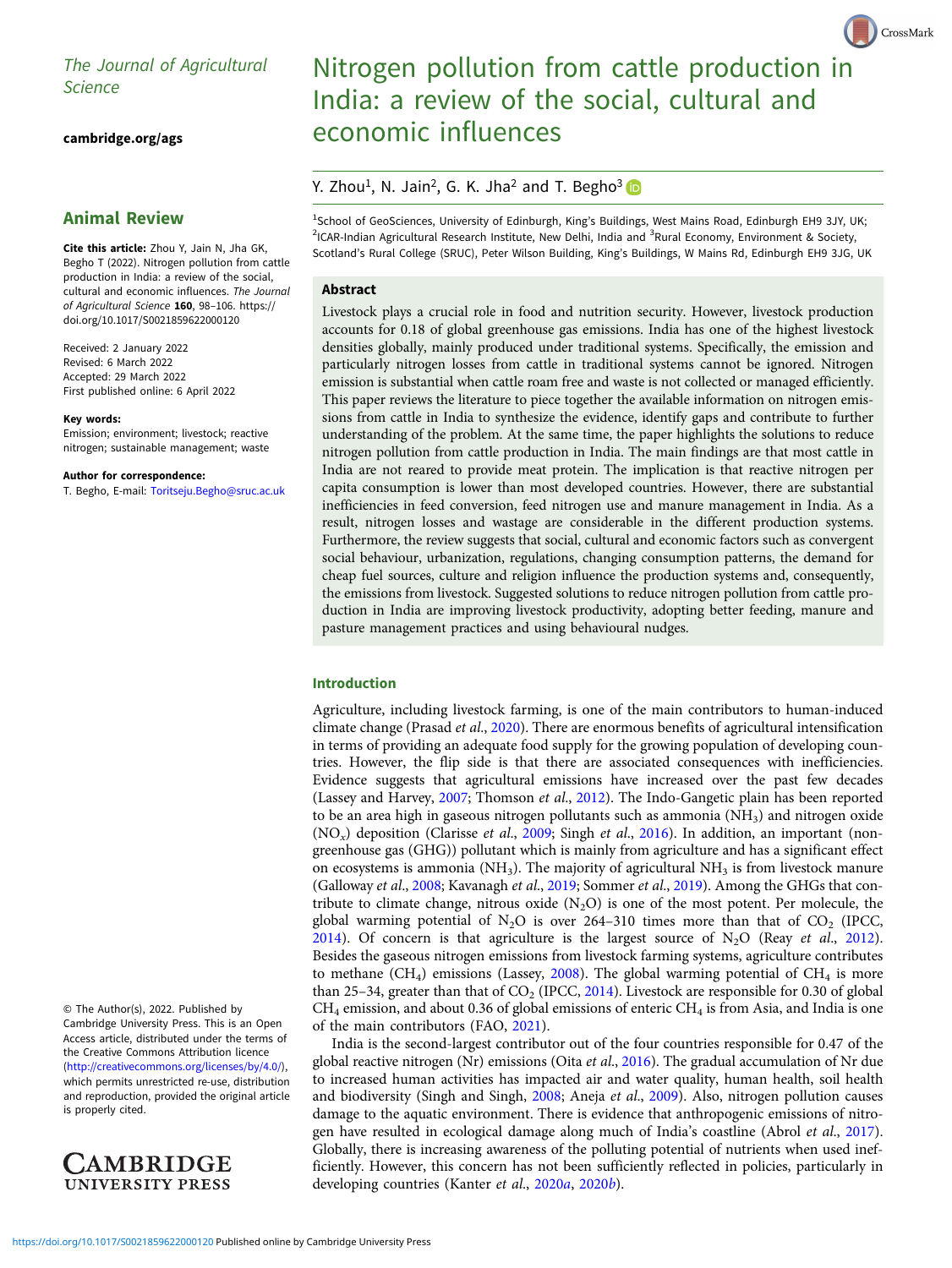India has one of the highest livestock densities globally but also has interesting peculiarities. For example, despite having the largest cattle herd of all countries, the human population consists of many vegetarians (0.31). Farmers in India mainly rear cows for dairy products (Kumar and Kapoor, [2014;](#page-7-0) Phillips, [2021](#page-7-0)). In India, the total emission from livestock is approximately 222.7 million tonnes of  $CO<sub>2</sub>e$  (MoEFCC, [2021](#page-7-0)). Besides, the efficiency and productivity of cattle in India is reportedly among the lowest globally (O'Mara, [2011](#page-7-0); Manoj, [2015\)](#page-7-0), hence, justifying the importance of addressing the livestock nitrogen pollution in India. This paper aims to piece together the available information on livestock nitrogen emissions, focusing on highlighting the solutions to reduce nitrogen pollution from cattle production in India. Specifically, the study reviews the literature on the scale of nitrogen pollution in India, the consequences of nitrogen pollution, nitrogen transaction related to different production systems, the factors that drive nitrogen losses and the sustainable solutions to the problem.

The review approach used in this paper is narrative. The goal is to present an overview, clarify present knowledge, draw attention to the issue and highlight the contributions of different studies towards a cumulative understanding of nitrogen pollution from cattle production in India. The rest of the paper is structured as follows. Section 'The agricultural sources of nitrogen pollution in India' discusses the agricultural sources of nitrogen pollution in India. Section 'Social cultural, and economic determinants of nitrogen pollution from cattle production' reviews the social, cultural and economic dimensions. We discuss the solutions to reduce nitrogen pollution in Section 'Solutions to reduce nitrogen pollution from cattle production'. Finally, Sections 'Future perspectives' and 'Conclusion' present the future perspectives and conclude the paper, respectively.

# The agricultural sources of nitrogen pollution in India

The scale of nitrogen pollution cannot be highlighted without a discussion of nitrogen losses that accrue from crop production. In India, just as it is globally, nitrogen is lost due to poor management of chemical fertilizer and livestock manure during crop production. In 2015–16, India accounted for approximately 0.16 of the global nitrogen fertilizer production (Abrol et al., [2017\)](#page-6-0). At the same time, the country relies heavily on the use of fertilizer to increase crop yields (Andrews and Lea, [2013](#page-6-0)). Due to rapid population growth and the consequent increase in food demand, India's nitrogen fertilizer use is growing at a rate of 1.96%, almost equal to the population growth rate. This fertilizer use could continue to increase at current trends (Andrews and Lea, [2013\)](#page-6-0). In addition, chemical fertilizer is also used to grow livestock fodder and feed. As with many countries globally, nitrogen fertilizer is used inefficiently for crop production in India. In India, the average nitrogen use efficiency (NUE) which broadly refers to as nitrogen harvested yield per unit of nitrogen input for cereal was 0.21 (Omara et al., [2019\)](#page-7-0), full crops NUE was approximately 0.22, while the chain-wide NUE (including livestock) was 0.20 (Andrews and Lea, [2013\)](#page-6-0).

In monetary terms, the huge cash subsidies (∼0.75 in the case of urea) associated with nitrogen fertilizers place a strain on the country's financial resources. Because of the large subsidy on nitrogen fertilizers, Indian farmers tend to use more urea (Fishman et al., [2016](#page-6-0)). It is estimated that India loses Nr worth US\$10 billion per year as fertilizer value (Ladha et al., [2020\)](#page-7-0). However, substantial environmental and economic benefits

could be derived by increasing NUE through moving from imbalanced nitrogen use to a more sustainable use across India.

Globally, livestock accounts for a significant proportion of anthropogenic GHG emissions (Gerber et al., [2013\)](#page-6-0). The main activities contributing to GHG emissions in livestock farming are enteric fermentation and manure management. In India, seasonal variation has been observed in  $N_2O$  flux from manure. For example, Gupta et al. [\(2007](#page-6-0)) reported higher flux in the rainy season. They attributed such changes to both the feed of the animal and how the manure is stored in conjunction with the environmental conditions. Also, the bovine population of over 303 million in India can produce 995 million tonnes of manure. Therefore, livestock manure contributes substantially to  $NH<sub>3</sub>$  emissions. This could be as high as 0.56 from cattle in India (Aneja et al., [2012](#page-6-0); Abrol et al., [2017](#page-6-0)). These statistics make India one of the largest sources of NH<sub>3</sub> emission globally (Rath and Joshi, [2020](#page-7-0)). Furthermore, it highlights that manure mismanagement should be a major focal point in the discussion to reduce GHG emissions and climate pollutants from cattle production.

#### Livestock production systems in India

The pathways for environmental emission from cattle production in India cannot be examined without understanding the livestock production systems. In India, the predominant system is traditional feeding and cattle management practices (Deb, [2015](#page-6-0); Manoj, [2015\)](#page-7-0). Traditional livestock production systems consist of grassland-based systems (traditional pastoral and agropastoral systems) and mixed or integrated farming systems. Pastoral systems are predominant in arid and semi-arid zones of India, e.g. Rajasthan, Gujarat, Haryana and Ladakh regions. Pastoral systems are also prevalent in the humid and sub-humid regions of the Himalayas, including the north-eastern hills of India. About 0.04 of agricultural land is under these systems (Deb, [2015\)](#page-6-0). Mixed livestock and crop production systems are also practised across India. There is the potential for these farming systems to be more environmentally beneficial and sustainable as the output from livestock and draught power could be an important input in crop production and vice-versa (Deb, [2015](#page-6-0)).

Depending on species, animal type, production system and management, the efficiency of these livestock production systems in converting feed protein into animal protein varies between 0.05 and 0.45 (Oenema, [2006](#page-7-0)). There are considerably higher livestock emissions in India due to a large number of indigenous low pro-ducing cattle (Chhabra et al., [2013\)](#page-6-0). As with many parts of the world, grazing animals are fed at barely subsistence levels, consuming rather than producing much (Akila and Chander, [2010](#page-6-0)). The inefficiencies associated with this process result in nitrogen losses in urine and manure of between 0.05 and 0.55 (Oenema, [2006](#page-7-0)). With the gradual increase in semi-intensive production systems witnessed (Khan *et al.*, [2016\)](#page-6-0), nitrogen losses could decrease if there are better management practices.

The nitrogen losses from cattle in the predominant traditional systems in India cannot be ignored. The nitrogen losses to the environment are especially substantial when livestock roams free, and the waste is not collected and managed efficiently. Across many farms in India, the animals are either working on the field, grazing or tethering during the day. The night-time housing is basic sheds with thatched roofs and mud floors, lacking side walls in many cases (Akila and Chander, [2010\)](#page-6-0). The system poses a challenge to manure management which we discuss.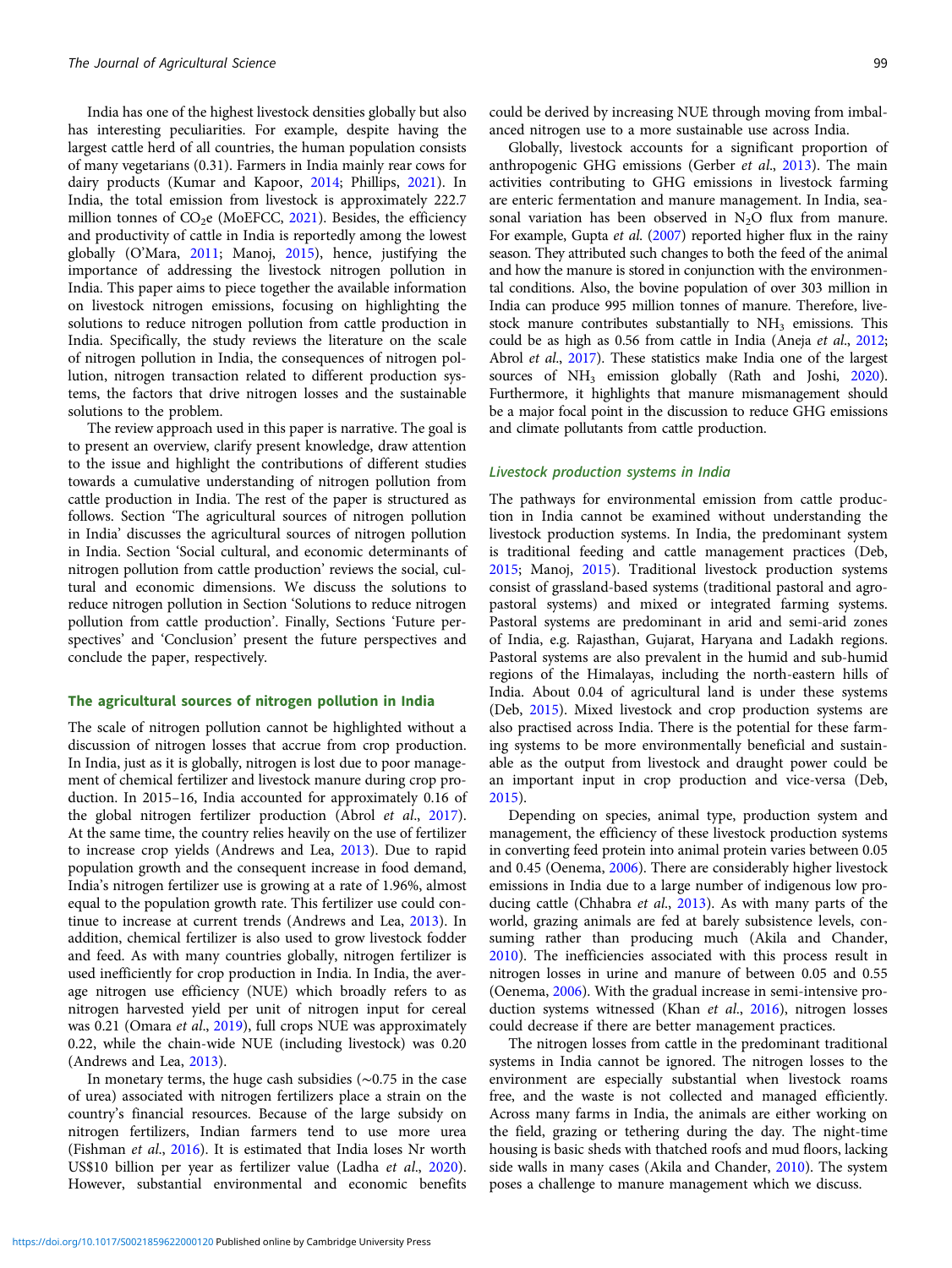#### Manure mismanagement as a key leakage source

Manure is a valuable underutilized resource that, when properly managed, can significantly reduce the emissions from livestock production (Nautiyal et al., [2015\)](#page-7-0). But poor manure management results in wasted resources and have the potential to emit environmental pollutants. Besides, over-application of manure in fields can also lead to toxicity, odour, water pollution and pose a risk to human health (Dominguez and Edwards, [2011](#page-6-0); Nautiyal et al., [2015\)](#page-7-0). In India, the three most common types of manure use include (1) producing dry cakes from manure for use as fuel in rural households, (2) storing in heaps for composting as organic fertilizer for crops where traditionally, manure has been allowed to be composted with bedding and residual crop straw and (3) when animals are kept outdoors, the manure is not recycled and is generally allowed to decompose in the fields/pastures (Abrol et al., [2017\)](#page-6-0). It is estimated that in India, 0.36 of the manure is used to make fuel cake, 0.27 is used for composting and the remaining 0.37 is left in the field when the animals are allowed to graze outdoors (Prasad et al., [2017](#page-7-0)). However, the proportion may vary with seasons.

In India, for farmers who collect manure daily, up to 0.90 of the manure is collected and stored in heaps, either taken to the farms during the crop season or put to alternative uses such as for the preparation of dung cakes (Gupta et al., [2007](#page-6-0)). In producing dung cakes, the manure is spread on the floor or stuck to walls in the open resulting in substantial nitrogen emissions. Also, when dung is collected as organic fertilizer, it is stored for long periods in the open or partially covered stores before application in the field (Gupta et al., [2007;](#page-6-0) Webb et al., [2012\)](#page-8-0). This practice can lead to the accumulation of GHGs and subse-quent emissions to the atmosphere (Külling et al., [2001](#page-7-0)).

As much as 0.48 of excreted nitrogen is lost depending on the management practice of solid manure (Webb et al., [2012\)](#page-8-0). Nitrogen losses from manure are mainly in the forms of  $NH<sub>3</sub>$ and  $N_2O$  (Ndegwa et al., [2008\)](#page-7-0). NH<sub>3</sub> losses may account for 0.92 of total ammoniacal nitrogen, depending on the manure mixture and the compost management employed (Eghball et al., [1997\)](#page-6-0). Estimates of nitrogen loss through manure from all livestock in India suggest approximately 4017.52 million tonnes (Abrol et al., [2017](#page-6-0)). Specifically, it is estimated that 70 tonnes of  $N_2O$  from manure management is emitted yearly in India (Sharma, [2020](#page-8-0)). In addition, the manure from approximately 0.14 of livestock that graze rangelands in India is also not put to use (Gupta et al., [2007\)](#page-6-0). Notably, urine is not collected as it is difficult to collect and store. Nitrogen losses from urine are between 0.30 and 1.00 (Snijders et al., [2009\)](#page-8-0). This finding is a concern as urine in livestock production systems is a major source of NH<sub>3</sub> volatilization and indirect N<sub>2</sub>O emissions. NH<sub>3</sub> volatilization from urine deposited to grassland, pastureland and cropland may range from 0.07 to 0.41 depending on the climate and soil (Zaman et al., [2013](#page-8-0); Fischer et al., [2016](#page-6-0)). Figure 1 summarizes the discussion.

# Social, cultural and economic determinants of nitrogen pollution from cattle production

In India, several economic, socio-demographic, cultural and religious factors directly or indirectly influence the livestock production and management systems and, consequently, the level of N emission from cattle production. We discuss the factors as follows.



Fig. 1. Manure mismanagement as a driver of nitrogen emissions from livestock production in India.

#### Economic factors

Livestock production contributes considerably to improving the economic status of the rural poor in India, especially small and marginal farmers who own more than 0.70 of the livestock wealth. For example, smallholder dairy farming has become a livelihood option for 0.44 of rural households and contributes to reducing poverty in rural India (Rajendran and Mohanty, [2004](#page-7-0)). Typically, the smallholder farmer has a small herd of 1–3 cattle (Thimnavukkarasu et al., [2019](#page-8-0)). These smallholders are usually landless or have small landholdings. The implication is that they graze their cattle in open access grazing land, limiting the potential for reducing nitrogen losses from manure to the environment. Also, the cost of maintaining the animal impacts the management method. About a decade ago, the number of stray cattle in India was estimated to be only 5 million. However, about 40 million unproductive cattle are currently in danger of being abandoned (Khan et al., [2020\)](#page-6-0). The main reason for this is the financial requirement to keep cattle beyond the age of productivity, and it is beyond the capacity of the small and marginal farmers. Therefore, these cattle, bulls, heifers and cows with low productivity add to the stray cattle population (Katiyar & Layak, [2019\)](#page-6-0).

Changing consumption patterns have also impacted production via the increased cattle numbers. In 2018–19, India's annual milk production was approximately 198 million metric tonnes (National Dairy Development Board, [2020\)](#page-7-0). The majority of this came from smallholder dairy farming as approximately 70 million farm families are engaged in dairy production (Thimnavukkarasu et al., [2019;](#page-8-0) Lindahl et al., [2020](#page-7-0)). Since the implementation of 'Operation Flood', there has been a major increase in milk production and the per capita consumption of milk. While this programme had a significant impact on the economic sustenance and livelihood of dairy farmers, it also holds the potential to reduce environmental pollution from cattle rearing through an increase in production efficiency, particularly when technology is involved (Thornton, [2010](#page-8-0)).

The economic purpose for which the animal is reared also influences the breeding and management practices. Most small and marginal farmers keep cows for milk production and bulls as work animals (Akila and Chander, [2010\)](#page-6-0). The financial cost of keeping draught cattle reduces priority in terms of feeding and housing compared to dairy cattle (Akila and Chander, [2010\)](#page-6-0). In addition, the production systems have implications for environmental pollution. Livestock production is shifting towards intensive production systems to meet the growing demand for animal products. In India, the increase in intensive production is attributed to limited open land for cattle grazing, urbanization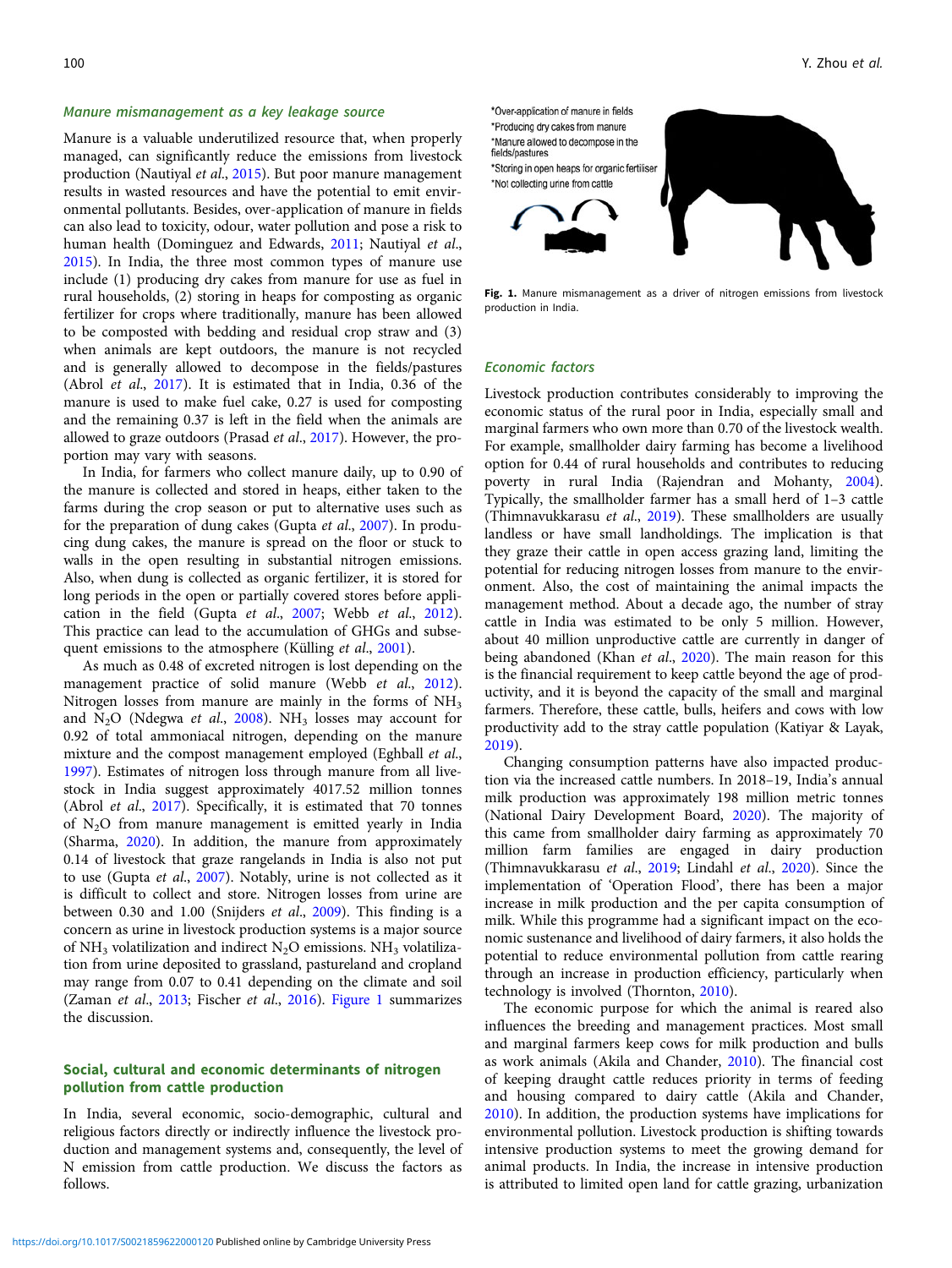and the change in consumers' food preferences (Manoj, [2015\)](#page-7-0). These changes have affected livestock numbers, feed requirements, feeding and manure management practices and associated GHG emissions (Pierre and Harald, [2006\)](#page-7-0). Under intensive production systems, animals are often fed more protein, phosphorus and micronutrients to achieve higher yields, resulting in increased excretion of excess nutrients and consequently environmental pollution from the nutrient wastage (Abrol et al., [2017\)](#page-6-0). For example, Reichenbach et al.'s [\(2021\)](#page-7-0) investigation of resource use efficiency of dairy production in Bengaluru showed a low feed efficiency among semi-intensive and intensive dairy production systems. As a result, the per-area footprint is usually higher under an intensive system, considering that more cattle are kept per land area compared to extensive systems. In other words, an intensive system produces higher overall GHG emissions but lower emissions intensity. However, this paper does not delve into the debate on GHG emissions from intensive  $\nu$ . extensive systems but highlights the common point of agreement that emissions can be reduced with better management irrespective of the systems.

For economic reasons, the use of manure cakes as fuel in rural households is widespread. The cheap fuel source is an additional motivation to keep cattle (Khan et al., [2013](#page-6-0)). Manure contributes to 0.78 of residential energy from burning biomass (Council on Foreign Relations, [2021\)](#page-6-0). However, the methods of processing and storing manure cakes are mostly not environmentally friendly. The manure is mixed with crop residue and sun-dried in the form of mid-sized pellets (Sfez et al., [2017](#page-8-0); Prasad et al., [2019\)](#page-7-0). According to Stewart et al. ([2021\)](#page-8-0), manure cake had a higher emissions factor than fuelwood and liquefied petroleum gas, suggesting that the contribution to environmental pollution from burning manure cake is substantial.

Institutional factors also play an important role in mitigating agricultural pollution. Breeding programmes such as the National Project for Cattle and Buffalo Breeding, which is aimed at genetic improvement in cattle and buffalo across India, have increased the conception rate by 15% (Department of Animal Husbandry and Dairying, [2019](#page-6-0)). This increase holds positive benefit for efficiency through reducing wastage from empty calving intervals and replacement rates.

## Social factors

The societal influences on livestock farmers also play a role from the perspective of farmers understanding their action to be either 'right' or 'wrong' in light of the wider expectations. This social influence can make farmers behave in a particular manner (Fish, [2014\)](#page-6-0). Herding, i.e. a convergent social behaviour, is also responsible for livestock management practices in India. Cattle farmers may be influenced by group behaviour. As such, farmers abandon their information and beliefs to align their behaviours with others in the group. Besides economic reasons, there are reports of some farmers letting their cattle roam free because others do the same (Katiyar and Layak, [2019](#page-6-0)).

Membership of milk cooperatives indirectly influences pollution mitigation via regulating milk quality. Kumar et al. [\(2013\)](#page-7-0) suggest that the membership of milk cooperatives provides a distinct advantage in milk yield, productivity and quality. Conversely, achieving better food safety measures is correlated with an increased milk yield (Kumar et al., [2020](#page-7-0)). Specifically, improvement in yield through productivity gains, improving feed efficiency and maintaining a high health status which is a prerequisite for better milk quality and food safety measures also have the potential to reduce inefficiency-driven environmental pollution. However, there are herd size barriers and cost implications of compliance with these standards.

Urbanization in India impacts livestock production efficiency in India. Reichenbach et al. ([2021](#page-7-0)) find that within an urbanizing environment, the distinctly different feeding strategies that dairy producers follow result in differences in resource use efficiency. Efficient feed systems are important for reducing GHG emissions. Besides, due to urbanization, common pastures are being transformed from their previous use, which has reduced options for publicly available feed and pasture (D'Souza and Nagendra, [2011](#page-6-0)). Consequently, cattle owners have to compete for degraded quality feed on the available common making the cattle vulnerable to many diseases and, in severe cases, resulting in losses for the farmers (Vij and Narain, [2016\)](#page-8-0).

Rearing cattle serves as a visible status symbol and as a store of wealth. Households with a large number of cattle are considered wealthy (Mohan, [2019\)](#page-7-0). There are no studies that directly examine whether there is a correlation between the management of cattle owned mainly to store wealth and livestock emissions. However, one can postulate that there will arguably be less motivation to reduce the environmental impact of cattle reared for status purposes. Other important factors are education and environmental awareness. Several studies suggest that Indian cattle farmers' awareness of best management practices is limited (Singh et al., [2004](#page-8-0); Paul and Chandel, [2010\)](#page-7-0). Low environmental awareness could drive preference for certain traditional cattle management practices with questionable environmental sustainability.

#### Cultural and religious factors

Cows are considered sacred animals in the Hindu religion in India, and all the products such as milk, urine and dung are highly valued (Agoramoorthy and Hsu, [2012\)](#page-6-0). Because of the sacred status, the consumption of cow meat is taboo in the Hindu religion. In India, there is a national ban on cow slaughter and in most states, slaughtering cows is illegal (Kennedy et al., [2018](#page-6-0)). This ban contributes to the approximately 5 million stray cattle population in India. These stray cattle are, in general, unproductive or low yielding animals, which increases the financial burden of the farmer with no returns. The farmers are not interested in rear the unproductive cattle, and there is a decline in their use on the farm due to increased mechanization. Since these cattle become a liability for the farmer, they are left free to roam around for their feed during the daytime and in some cases are kept in (publicly or privately funded) animal shelters. Not only do these stray cows contribute to a large amount of GHG emissions, but the manure they produce leads to loss of nitrogen as  $N_2O$  and  $NH_3$ . Also, cow urine is used for religious rituals (Daria and Islam, [2021\)](#page-6-0). How the urine is stored, processed and used could be pathways for nitrogen losses. A summary of the factors that influence the livestock production and management systems and the level of N emission from cattle production is presented in [Fig. 2](#page-4-0).

#### Solutions to reduce nitrogen pollution from cattle production

India can improve its shortcomings by learning from other countries, e.g. New Zealand that produces cattle sustainably. Reducing nitrogen emissions in cattle production can be achieved by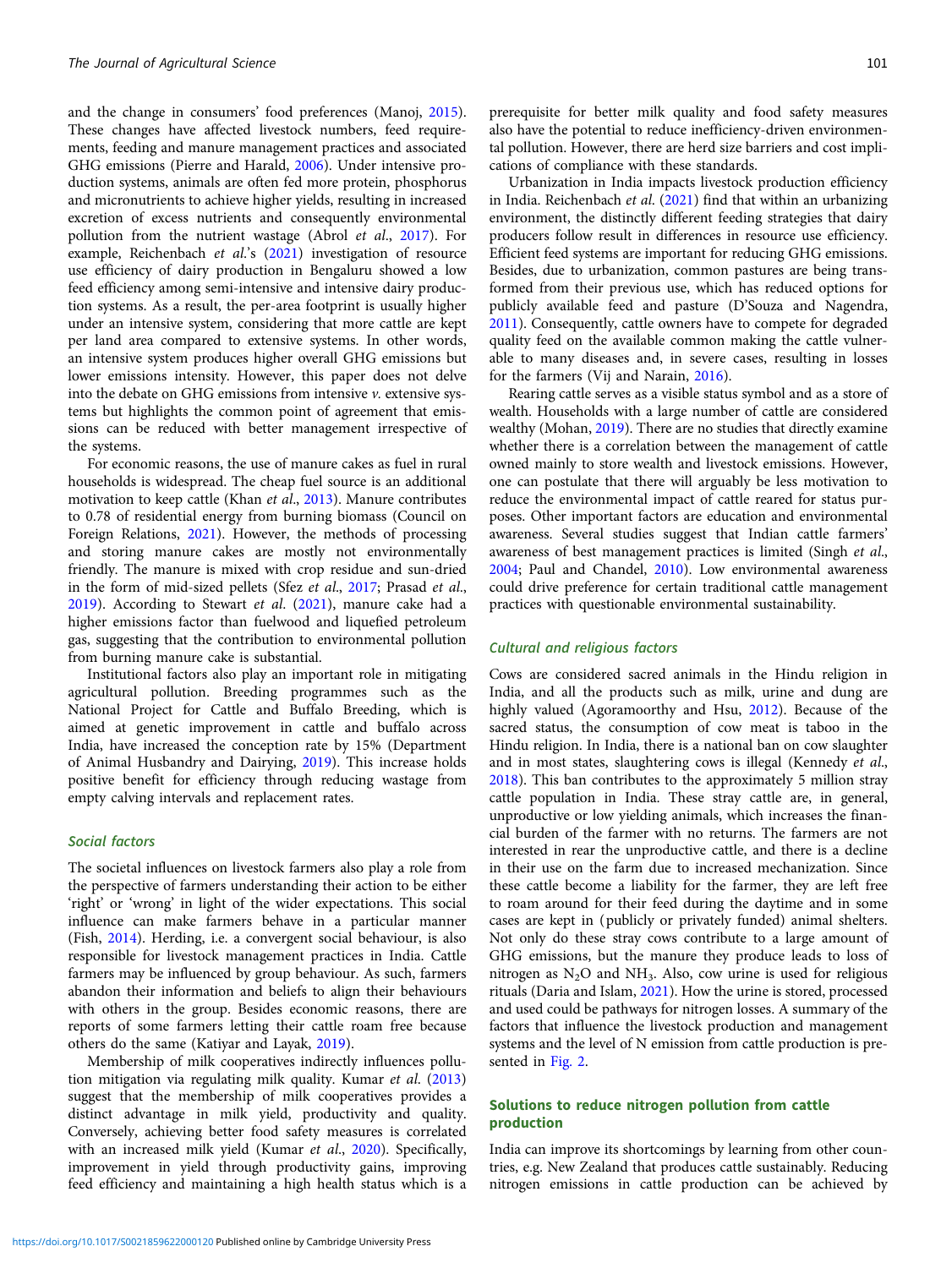<span id="page-4-0"></span>

Fig. 2. Factors that affect N emission from cattle production in India.

changing manure management practices (Rees et al., [2013](#page-7-0)). In line with the nitrogen loss pathways identified in this review, mitigation options can broadly be considered in three ways. First, improving livestock productivity and thus ensuring better nitrogen balance. Second, addressing feed-related practices aimed at improving NUE. Third, implementing effective interventions related to manure and pasture management. The relevant mitigation options for sustainable livestock management and, specifically, reducing nitrogen pollution are discussed in the present paper.

# Improving livestock productivity

The implementation of 'Operation Flood' has resulted in a major increase in milk production and per capita milk consumption. However, with current volume-oriented production, which relies on large numbers of animals and low productivity, the livestock industry in India will struggle to meet the growing local and global demand for livestock products. The desired production level can be achieved in the future by increasing productivity. This can be achieved by maintaining optimum livestock numbers during the production phase and increasing productivity through scientific breed, feed and herd management. Breeding methods that improve herd performance and better management can reduce non-productive animals and help to reduce emissions (Gerber et al., [2013](#page-6-0)). In India, increasing the average productivity of milk from 3.6 to 6 kg per day could reduce the number of dairy animals by 40% and feed requirements by 27% without reducing milk production, thus providing a significant advantage in reducing nitrogen pollution (Blummel et al., [2009\)](#page-6-0). At the same time, the demand driven by the changing consumption patterns and preference for better quality milk will have a greater likelihood of being met.

Despite a large number of cattle in India, the quality of India's indigenous cattle is generally considered to be poor. Since the beginning of the last century, India has initiated several cattle development programmes to promote quality breeds throughout the country. In addition to this, in recent years, the national policy for animal husbandry has been directed towards optimizing the quality of indigenous cattle through crossbreeding, selection and breeding (National Livestock Policy, [2013\)](#page-7-0). There is a need for breeding technologies such as sexed semen to be encouraged and made affordable to reduce the number of unwanted cattle

(Rao *et al.*, [2016](#page-7-0)). Improving the health of cattle is also an important prerequisite for increasing productivity. However, many environmental and resource constraints affect the health of cattle. For example, the use of contaminated water sources may negatively impact the health and production of dairy cattle (Giri et al., [2020\)](#page-6-0).

#### Improving feed production systems and management practices

Measures taken during the production of feed can also reduce nitrogen emissions. These measures can be reduced nitrogen application in the bovine feed production process. Reducing the amount of nitrogen fertilizer applied to produce feed for bovines reared intensively is widely considered an effective measure to reduce  $N_2O$  and  $NH_3$  emissions. In addition, the use of biological nitrogen fixation as an alternative to chemical fertilizers in the production of forage can also provide the required nitrogen input (Cassman et al., [2002;](#page-6-0) Erisman et al., [2007](#page-6-0)). Nitrogen-fixing legumes crops such as sesbania and leucaena contain symbiotic bacteria in their root nodules that convert atmospheric nitrogen into forms that plants can take up (Rees et al., [2013\)](#page-7-0).

Additionally, the use of nitrification and urease inhibitors along with urea and other ammonium compounds in rangeland fertilization can reduce reactive nitrogen emissions (Di and Cameron, [2003\)](#page-6-0). More recently, the use of neem-coated urea instead of urea has been implemented in India for the slow release of nitrogen in the soil (Kumar, [2015](#page-7-0)). Globally, there is empirical evidence of reductions in nitrogen emissions from nitrification inhibitors in pasture and cropland fertilization (Di and Cameron, [2003](#page-6-0); Malla et al., [2005\)](#page-7-0). However, since its efficiency is dependent on external factors such as soil temperature, its effect may vary from region to region. The use of cost-effective decision support tools such as the soil health card for site specific nutrient management and demand-based nitrogen application using the leaf colour chart is gaining popularity among farmers in India. The benefit of such tools is that they can help optimize the timing of nitrogen fertilizer application and reducing the nitrogen losses (Móring et al., [2021\)](#page-7-0). In addition, farmers can also download free software on their mobile phones to calculate the amount of nitrogen fertilizer required. This method has already proved effective in the production of several crops (Móring et al., [2021\)](#page-7-0).

The types of feeds and feeding regimes of cattle determine feed efficiency and emission intensity. Approximately 0.25–0.35 of the nitrogen consumed by dairy cows is secreted in milk, while the excess nitrogen from feed proteins is excreted in manure (Ishler, [2004\)](#page-6-0). Adopting nutritional management and manipulation of diet composition can increase the efficiency with which feed is converted into live weight gain or milk. For example, adjusting the crude protein in the diets has been reported to be effective at reducing NH<sub>3</sub> emissions from manure (Sajeev et al., [2018\)](#page-7-0).

#### Adopting better manure and pasture management

Animal manures consist of beneficial components. If effectively recycled, it can be used as fertilizer for crops, feed animals and produce energy (Parihar et al., [2019](#page-7-0)). However, whole-farm management is necessary to reduce nitrogen loss in the cattle production system. The nitrogen loss can be decreased by frequent removal of manure and by avoiding storing in open heaps – a common practice by farmers. In intensive production systems, the best options are to minimize losses through closed tanks or,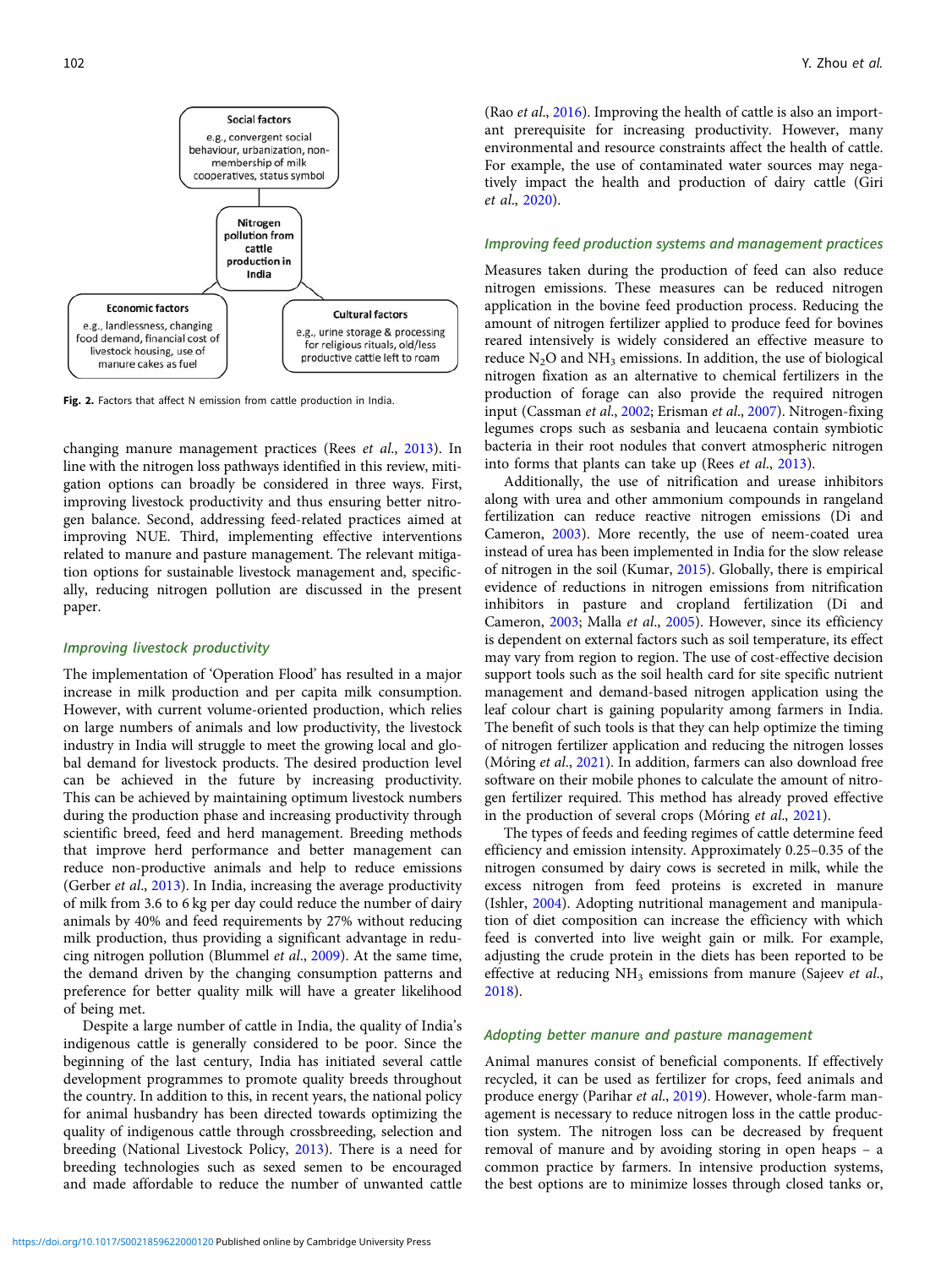where that is not viable, maintain natural crusting in open tanks. Anaerobic composting of manure and lime acidification can help minimize nitrogen emissions (Samer, [2015\)](#page-7-0). Other reliable manure management methods include biogas production, rotational composting and vermicomposting (Parihar et al., [2019\)](#page-7-0). Although biogas production is used in India, there is a need to scale up the technology. Biogas plants recycle animal waste and produce  $CH_4$  under anaerobic conditions. The  $CH_4$  is used as an energy source for cooking, while the slurry left over after  $CH<sub>4</sub>$  extraction is used as farm manure. This method is a sustainable approach as it reduces the emission of manure pollutants and converts valuable waste into energy and farm waste (Gautam, [2006\)](#page-6-0). The animal urine should be collected in closed tanks and can be applied as a deep injection into the soil to reduce the likelihood of nitrogen leakage. Notably, this practice may lead to more leaching and denitrification losses from the soil if not managed properly and integrated with practices such as efficient crop rotation and need-based application (Rotz, [2004](#page-7-0)).

In terms of pasture management, controlled grazing can reduce  $N_2O$  and  $NH_3$  emissions by reducing intensive use of grassland (Luo et al., [2010](#page-7-0)). Also, controlling the moisture in grazing soils or forage production field soils through land drainage can reduce emissions of  $N<sub>2</sub>O$  to the atmosphere. Such changes could address the finding and concerns in previous studies in India, e.g. Shankar and Gupta [\(1992](#page-8-0)), that the carrying capacity of semi-arid grassland is 50 more adult cattle unit per hectare than recommended.

#### Future perspectives

Regarding the environmental impact of dietary structure, the typical Indian diet has a relatively low per capita environmental impression compared to high-income countries (Pathak et al., [2010\)](#page-7-0). Still, there are also significant differences between dietary patterns (Green et al., [2018](#page-6-0)). India's diet is changing rapidly, with consumption of dairy products in particular growing (Abrol et al., [2017\)](#page-6-0). As incomes increase, Indian diets are likely to become more diverse. Also, there may be greater demand for meat among the religious groups that eat meat. Given the size of India's population, the environmental impact of such a change could be significant (Pathak et al., [2010;](#page-7-0) Green et al., [2018\)](#page-6-0).

Cubbing the practice of abandoning cattle due to old age, which results in a high number of stray cattle, makes sustainable practices in cattle management more difficult and consequently increases emissions. Therefore, ensuring these stray cattle can be properly housed and sustainably managed is an issue that needs attention in the future as it is an important step in reducing environmental pollution from cattle. Although India has over 3000 Gaushala (cow shelters), the increasing cattle population means that not all can be accommodated with the current capacity. Moreover, the increasing population of these animals also has implications for forage and feed demand. Crucially, the competition for land water and the challenges associated with the changing climate will also determine how environmentally friendly livestock production systems in India will be in the future.

In terms of national policy, the Indian government has introduced bioenergy policies and programmes to promote the safer, more efficient and environmentally friendly use of bioenergy (Kothari et al., [2020\)](#page-6-0). For example, the new National Biogas and Organic Fertilizer Programme (NNBOMP) introduced in 2018 aims to establish, operate and maintain many biogas plants to produce biogas and organic fertilizers to meet the demand for sustainable energy. Besides supplying energy and manure, biogas technology can provide an excellent opportunity to mitigate nitrogen emissions (Pathak et al., [2009\)](#page-7-0). However, regulation for manure under a single directive may be needed if multiple laws or state regulations on manure management are less efficient. Notably, controlling unwanted reactive nitrogen releases through policy initiatives alone is difficult because in India, as in other countries, most Nr releases come from various sources such as agriculture, industry, transport and energy and waste. Therefore, management strategies to reduce Nr releases into the environment require an integrated approach.

Crucially, increasing farmers' awareness of the problem of nitrogen mismanagement can create the desired change. Access to information often improves farmers' decision-making skills (Panda, [2015\)](#page-7-0). Without sufficient knowledge, it is not easy for farmers to think of the potentially serious consequences of environmental pollution. The importance of educating farmers on best management practices cannot be overemphasized. Such effort may focus, for example, on areas where there are findings that over 0.90 have no urine drainage facilities in animal sheds (Manohar et al., [2014](#page-7-0)).

# Conclusion

The nitrogen cycle has undergone large-scale transformations in its structure and function over the last six decades. From a human perspective, it is the most disturbed biogeochemical cycle. Human activities have a huge impact on the global nitrogen cycle through activities aimed at meeting the food and energy needs of a rapidly growing population, ranging from intensive agricultural activities to increased consumption of fossil fuels. Overall, nitrogen pollution from livestock in India is relatively serious due to the large number of cattle, unsustainable livestock production systems, poor manure management and surging population pressure. In addition, the increase in the number of stray cattle is creating significant pressure for the management of cattle and their waste. The sustainable solutions to reducing nitrogen pollution in the Indian cattle industry include improving livestock productivity, better feed-related practices to improve nitrogen use and interventions related to manure and pasture management. Also, with increased knowledge and awareness of environmental protection and advances in science and technology, India's livestock industry will perhaps move in a more sustainable direction.

The limitation in the narrative of this paper is that, across the different studies reviewed, no further distinction is made regarding how different cattle types, sizes and breeds differ in their emissions of GHG and environmental pollutants. Also, the paper did not discuss other non-nitrogen GHG and environmental pollutants. However, the recommendations made in this paper have a direct impact on the holistic reduction of pollution from cattle production in India.

Author contributions. Y. Zhou – conceptualization, methodology, investigation, resources, writing – original draft. N. Jain – validation, investigation, resources, writing – review and editing. G. K. Jha – validation, investigation, resources, writing – review and editing. T. Begho – conceptualization, validation, investigation, writing – review and editing, visualization, supervision, project administration.

Financial support. This paper results from research funded by UKRI under the title 'South Asian Nitrogen Hub' [SANH]. The project team includes partners from across South Asia and the UK. Neither UKRI nor any of the partner institutions is responsible for views advanced here.

Conflict of interest. None.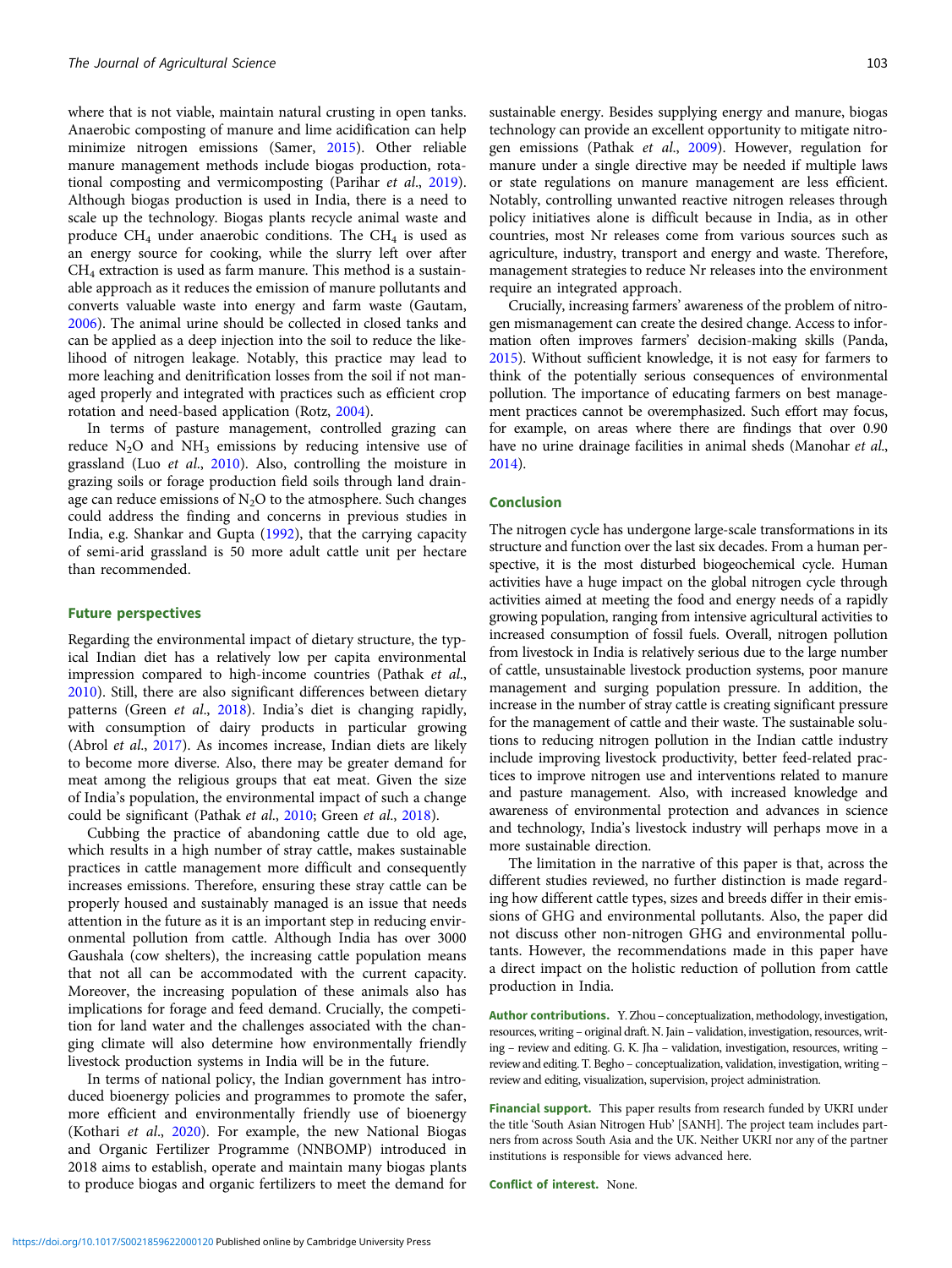#### <span id="page-6-0"></span>References

- Abrol YP, Adhya TK, Aneja VP, Raghuram N, Pathak H, Kulshrestha U, Sharma C and Singh B (eds) (2017) The Indian Nitrogen Assessment: Sources of Reactive Nitrogen, Environmental and Climate Effects, Management Options, and Policies. Woodhead publishing, United Kingdom: Elsevier.
- Agoramoorthy G and Hsu MJ (2012) The significance of cows in Indian society between sacredness and economy. Anthropological Notebooks 18, 5–12.
- Akila N and Chander M (2010) Management practices followed for draught cattle in the southern part of India. Tropical Animal Health and Production 42, 239–245.
- Andrews M and Lea PJ (2013) Our nitrogen 'footprint': the need for increased crop nitrogen use efficiency. Annals of Applied Biology 163, 165–169.
- Aneja VP, Schlesinger W and Erisman JW (2009) Effects of agriculture upon the air quality and climate: research, policy, and regulations. Environmental Science and Technology 43, 4234–4240.
- Aneja VP, Schlesinger WH, Erisman JW, Behera SN, Sharma M and Battye W (2012) Reactive nitrogen emissions from crop and livestock farming in India. Atmospheric Environment 47, 92–103.
- Blummel M, Anandan S and Prasad CS (2009) Potential and limitations of by-product based feeding systems to mitigate greenhouse gases for improved livestock productivity. In 13th Biennial Conference of Animal Nutrition Society of India, 17–19 December, Bangalore, India, pp. 68–74, 168.
- Cassman KG, Dobermann A and Walters DT (2002) Agroecosystems, nitrogen-use efficiency, and nitrogen management. AMBIO: A Journal of the Human Environment 31, 132–140.
- Chhabra A, Manjunath KR, Panigrahy S and Parihar JS (2013) Greenhouse gas emissions from Indian livestock. Climatic Change 117, 329–344.
- Clarisse L, Clerbaux C, Dentener F, Hurtmans D and Coheur PF (2009) Global ammonia distribution derived from infrared satellite observations. Nature Geoscience 2, 479–483.
- Council on Foreign Relations (2021) A Matter of Particular Concern: India's Transition from Biomass Burning. India: Council on Foreign Relations. Available at [https://www.cfr.org/blog/matter-particular-concern-indias-tran](https://www.cfr.org/blog/matter-particular-concern-indias-transition-biomass-burning) [sition-biomass-burning](https://www.cfr.org/blog/matter-particular-concern-indias-transition-biomass-burning) (Accessed 10 August 2021)
- Daria S and Islam MR (2021) The use of cow dung and urine to cure COVID-19 in India: a public health concern. The International Journal of Health Planning and Management, 1950–1952.
- Deb SM (2015) Traditional Livestock Production and Growth Opportunities in India. India: Range Management Society of India. Available at [https://](https://uknowledge.uky.edu/cgi/viewcontent.cgi?article=1017&context=igc) [uknowledge.uky.edu/cgi/viewcontent.cgi?article=1017&context=igc](https://uknowledge.uky.edu/cgi/viewcontent.cgi?article=1017&context=igc) (Accessed 24 July 2021).
- Department of Animal Husbandry & Dairying (2019) National Project for Cattle and Buffalo Breeding. India: Department of Animal Husbandry & Dairying. Available at [https://dahd.nic.in/related-links/national-project-cat](https://dahd.nic.in/related-links/national-project-cattle-and-buffalo-breeding)[tle-and-buffalo-breeding](https://dahd.nic.in/related-links/national-project-cattle-and-buffalo-breeding) (Accessed 14 November 2021).
- Di HJ and Cameron KC (2003) Mitigation of nitrous oxide emissions in spray-irrigated grazed grassland by treating the soil with dicyandiamide, a nitrification inhibitor. Soil Use and Management 19, 284–290.
- Dominguez J and Edwards CA (2011) Relationships between composting and vermicomposting. In Edwards CA, Arancon NQ and Sherman R (eds), Vermiculture Technology Earthworms, Organic Wastes, and Environmental Management. Boca Raton: CRC Press, pp. 11–26.
- D'Souza R and Nagendra H (2011) Changes in public commons as a consequence of urbanization: the Agara lake in Bangalore, India. Environmental Management 47, 840–850.
- Eghball B, Power JF, Gilley JE and Doran JW (1997) Nutrient, carbon, and mass loss during composting of beef cattle feedlot manure. Journal of Environmental Quality 26, 189–193.
- Erisman JW, Bleeker A, Galloway J and Sutton MS (2007) Reduced nitrogen in ecology and the environment. Environmental Pollution 150, 140–149.
- FAO (2021) FAOSTAT. Rome: FAO. Available at [https://www.fao.org/faostat/](https://www.fao.org/faostat/en/#data/GE) [en/#data/GE](https://www.fao.org/faostat/en/#data/GE) (Accessed 16 November 2021)
- Fischer K, Burchill W, Lanigan GJ, Kaupenjohann M, Chambers BJ, Richards KG and Forrestal PJ (2016) Ammonia emissions from cattle

dung, urine and urine with dicyandiamide in a temperate grassland. Soil Use and Management 32, 83–91.

- Fish R (2014) Influencing Farmers to Engage in Catchment Sensitive Farming: An Introductory Guide for CSFOs and Their Delivery Partners. Report to the Environment Agency. University of Exeter, United Kingdom: CRPR.
- Fishman R, Kishore A, Rothler Y, Ward PS, Jha S and Singh RKP (2016) Can Information Help Reduce Imbalanced Application of Fertilizers in India?: Experimental Evidence from Bihar. IFPRI Discussion Paper 1517. Washington, D.C.: International Food Policy Research Institute.
- Galloway JN, Townsend AR, Erisman JW, Bekunda M, Cai Z, Freney JR, Martinelli LA, Seitzinger SP and Sutton MA (2008) Transformation of the nitrogen cycle: recent trends, questions, and potential solutions. Science (New York, N.Y.) 320, 889–892.
- Gautam H (2006) India Country Profile on Animal Waste Management for Methane to Markets, Government of India, Delhi: Ministry of Agriculture and Fisheries. Available at [https://www.globalmethane.org/documents/](https://www.globalmethane.org/documents/ag_cap_india.pdf) [ag\\_cap\\_india.pdf](https://www.globalmethane.org/documents/ag_cap_india.pdf) (Accessed 27 July 2021).
- Gerber PJ, Steinfeld H, Henderson B, Mottet A, Opio C, Dijkman J, Falcucci A and Tempio G (2013) Tackling Climate Change through Livestock: A Global Assessment of Emissions and Mitigation Opportunities. Rome: Food and Agriculture Organization of the United Nations (FAO).
- Giri A, Bharti VK, Kalia S, Arora A, Balaje SS and Chaurasia OP (2020) A review on water quality and dairy cattle health: a special emphasis on highaltitude region. Applied Water Science 10, 1–16.
- Green RF, Joy EJ, Harris F, Agrawal S, Aleksandrowicz L, Hillier J and Dangour AD (2018) Greenhouse gas emissions and water footprints of typical dietary patterns in India. The Science of the Total Environment [Online] 643, 1411–1418.
- Gupta PK, Jha AK, Koul S, Sharma P, Pradhan V, Gupta V, Sharma C and Singh N (2007) Methane and nitrous oxide emission from bovine manure management practices in India. Environmental Pollution 146, 219–224.
- IPCC (2014) Climate Change 2014: Synthesis Report. Contribution of Working Groups I, II and III to the Fifth Assessment Report of the Intergovernmental Panel on Climate Change [Core Writing Team, R.K. Pachauri and L.A. Meyer (eds.)]. Geneva, Switzerland: IPCC, 151pp.
- Ishler V (2004) Nitrogen, Ammonia Emissions and the Dairy Cow. Unites States: Nutrient Management College of Agricultural Sciences, Pennsylvania State University, pp. 4–87.
- Kanter DR, Bartolini F, Kugelberg S, Leip A, Oenema O and Uwizeye A (2020a) Nitrogen pollution policy beyond the farm. Nature Food 1, 27–32.
- Kanter DR, Chodos O, Nordland O, Rutigliano M and Winiwarter W (2020b) Gaps and opportunities in nitrogen pollution policies around the world. Nature Sustainability 3, 956–963.
- Katiyar P and Layak S (2019) What made rural India abandon its cattle in droves. Available at [https://economictimes.indiatimes.com/news/politics](https://economictimes.indiatimes.com/news/politics-and-nation/what-made-rural-india-abandon-its-cattle-in droves/articleshow/67604493.cms?utm_source=contentofinterest&utm_medium=text&utm_campaign=cppst)[and-nation/what-made-rural-india-abandon-its-cattle-in droves/articleshow/](https://economictimes.indiatimes.com/news/politics-and-nation/what-made-rural-india-abandon-its-cattle-in droves/articleshow/67604493.cms?utm_source=contentofinterest&utm_medium=text&utm_campaign=cppst) [67604493.cms?utm\\_source=contentofinterest&utm\\_medium=text&utm\\_cam](https://economictimes.indiatimes.com/news/politics-and-nation/what-made-rural-india-abandon-its-cattle-in droves/articleshow/67604493.cms?utm_source=contentofinterest&utm_medium=text&utm_campaign=cppst) [paign=cppst](https://economictimes.indiatimes.com/news/politics-and-nation/what-made-rural-india-abandon-its-cattle-in droves/articleshow/67604493.cms?utm_source=contentofinterest&utm_medium=text&utm_campaign=cppst) (Accessed 13 October 2021).
- Kavanagh I, Burchill W, Healy MG, Fenton O, Krol DJ and Lanigan GJ (2019) Mitigation of ammonia and greenhouse gas emissions from stored cattle slurry using acidifiers and chemical amendments. Journal of Cleaner Production 237, 117822.
- Kennedy U, Sharma A and Phillips CJ (2018) The sheltering of unwanted cattle, experiences in India and implications for cattle industries elsewhere. Animals 8, 64.
- Khan N, Rehman A and Salman M (2013) Impact of livestock rearing on the socio-economic development in North India. Forum Geografic 12, 75–80.
- Khan MH, Manoj K and Pramod S (2016) Reproductive disorders in dairy cattle under semi-intensive system of rearing in North-Eastern India. Veterinary World 9, 512.
- Khan A, Riedel T, Hussain R and Patel I (2020) Beef ban in India: a multidimensional issue. Journal of Pharmacy Practice and Community Medicine 6, 1.
- Kothari R, Vashishtha A, Singh HM, Pathak VV, Tyagi VV, Yadav BC, Ashokkumar V and Singh DP (2020) Assessment of Indian bioenergy policy for sustainable environment and its impact for rural India: strategic implementation and challenges. Environmental Technology & Innovation 20, 101078.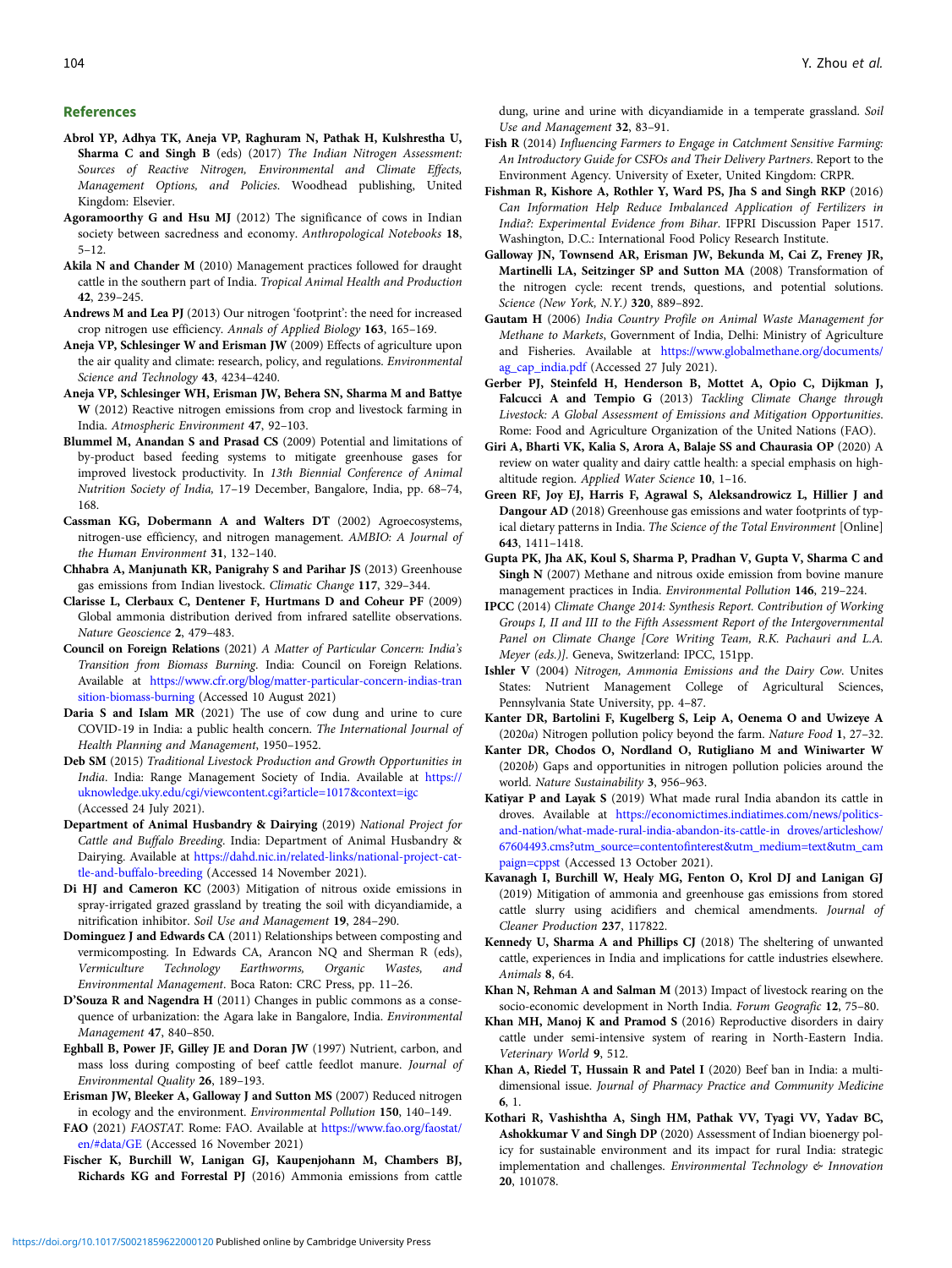<span id="page-7-0"></span>Külling DR, Menzi H, Kröber TF, Neftel A, Sutter F, Lischer P and Kreuzer M (2001) Emissions of ammonia, nitrous oxide and methane from different types of dairy manure during storage as affected by dietary protein content. Journal of Agricultural Science 137, 235–250.

Kumar D (2015) Neem coated urea: uses and benefits. Employment News 15, 63.

- Kumar N and Kapoor S (2014) Study of consumers' behavior for nonvegetarian products in emerging market of India. Journal of Agribusiness in Developing and Emerging Economies 4, 59–77.
- Kumar A, Shinoj P and Jee S (2013) Do dairy co-operatives enhance milk production, productivity and quality? Evidences from the Indo-Gangetic Plain of India. Indian Journal of Agricultural Economics 68, 457–468.
- Kumar A, Mishra AK, Saroj S, Sonkar VK, Thapa G and Joshi PK (2020) Food safety measures and food security of smallholder dairy farmers: empirical evidence from Bihar, India. Agribusiness 36, 363–384.
- Ladha JK, Jat ML, Stirling CM, Chakraborty D, Pradhan P, Krupnik TJ, Sapkota TB, Pathak H, Rana DS, Tesfaye K and Gerard B (2020) Achieving the sustainable development goals in agriculture: the crucial role of nitrogen in cereal-based systems. Advances in Agronomy 163, 39–116.
- Lassey KR (2008) Livestock methane emission and its perspective in the global methane cycle. Australian Journal of Experimental Agriculture 48, 114–118.
- Lassey K and Harvey M (2007) Nitrous oxide: the serious side of laughing gas. Water and Atmosphere 15, 10–11.
- Lindahl JF, Chauhan A, Gill JPS, Hazarika RA, Fairoze NM, Grace D, Gaurav A, Satpathy SK and Kakkar M (2020) The extent and structure of peri-urban smallholder dairy farming in five cities in India. Frontiers in Veterinary Science 7, 359.
- Luo JCAM, De Klein CAM, Ledgard SF and Saggar S (2010) Management options to reduce nitrous oxide emissions from intensively grazed pastures: a review. Agriculture, Ecosystems & Environment 136, 282-291.
- Malla G, Bhatia A, Pathak H, Prasad S, Jain N and Singh J (2005) Mitigating nitrous oxide and methane emissions from soil in rice–wheat system of the Indo-Gangetic plain with nitrification and urease inhibitors. Chemosphere 58, 141–147.
- Manohar DS, Goswami SC and Bais B (2014) Study on feeding management practices of buffaloes in relationship with selected traits of respondents in Jaipur district of Rajasthan, India. Indian Journal of Animal Research 48, 150–154.
- Manoj PK (2015) Cattle feed industry in India: a macro perspective. International Journal of Business, Management & Social Sciences (IJBMSS) IV, 96–101.
- MoEFCC (2021) India: Third Biennial Update Report to the United Nations Framework Convention on Climate Change. India: Ministry of Environment, Forest and Climate Change, Government of India.
- Mohan C (2019) Cattle Farming Merely a Status or an Alternate Way of Earning? Animal Husbandry. Available at [https://krishijagran.com/animal](https://krishijagran.com/animal-husbandry/cattle-farming-merely-a-status-or-an-alternate-way-of-earning/)[husbandry/cattle-farming-merely-a-status-or-an-alternate-way-of-earning/](https://krishijagran.com/animal-husbandry/cattle-farming-merely-a-status-or-an-alternate-way-of-earning/) (Accessed 14 November 2021).
- Móring A, Hooda S, Raghuram N, Adhya TK, Ahmad A, Bandyopadhyay SK and Sutton MA (2021) Nitrogen challenges and opportunities for agricultural and environmental science in India. Frontiers in Sustainable Food Systems 5, 1–16.
- National Dairy Development Board. (2020). Milk Production in India. Retrieved from <https://www.nddb.coop/information/stats/milkprodindia> (Accessed 12 November 2021).
- National Livestock Policy. (2013). National Livestock Policy. Government of India, Ministry of Agriculture, Department of Animal Husbandry, Dairying & Fisheries. [https://dahd.nic.in/sites/default/filess/NLP%202013%20Final11.pdf.](https://dahd.nic.in/sites/default/filess/NLP%202013%20Final11.pdf)
- Nautiyal S, Goswami M, Manasi S, Bez P, Bhaskar K and Khan YI (2015) Potential of manure based biogas to replace conventional and nonconventional fuels in India: environmental assessment for emission reduction. Management of Environmental Quality: An International Journal [Online] 26, 3–20.
- Ndegwa PM, Hristov AN, Arogo J and Sheffield RE (2008) A review of ammonia emission mitigation techniques for concentrated animal feeding operations. Biosystems Engineering 100, 453–469.
- Oenema O (2006) Nitrogen budgets and losses in livestock systems. International Congress Series 1293, 262–271.
- Oita A, Malik A, Kanemoto K, Geschke A, Nishijima S and Lenzen M (2016) Substantial nitrogen pollution embedded in international trade. Nature Geoscience 9, 111–115.
- O'Mara FP (2011) The significance of livestock as a contributor to global greenhouse gas emissions today and in the near future. Animal Feed Science and Technology 166, 7-15.
- Omara P, Aula L, Oyebiyi F and Raun WR (2019) World cereal nitrogen use efficiency trends: review and current knowledge. Agrosystems, Geosciences & Environment 2, 1–8.
- Panda S (2015) Farmer education and household agricultural income in rural India. International Journal of Social Economics [Online] 42, 514–529.
- Parihar SS, Saini KPS, Lakhani GP, Jain A, Roy B, Ghosh S and Aharwal B (2019) Livestock waste management: a review. Journal of Entomology and Zoology Studies 7, 384–393.
- Pathak H, Jain N, Bhatia A, Mohanty S and Gupta N (2009) Global warming mitigation potential of biogas plants in India. Environmental Monitoring and Assessment 157, 407–418.
- Pathak H, Jain N, Bhatia A, Patel J and Aggarwal PK (2010) Carbon footprints of Indian food items. Agriculture, Ecosystems & Environment 139, 66-73.
- Paul D and Chandel BS (2010) Improving milk yield performance of crossbred cattle in north-eastern states of India. Agricultural Economics Research Review 23, 69–75.
- Phillips CJ (2021) Are there lessons from India about the management of cattle? A review of 'Cow Care in Hindu Animal Ethics' by Kenneth R. Valpey. Animals 11, 2175.
- Pierre G and Harald M (2006) Greenhouse gases and animal agriculture: an updated nitrogen losses from intensive livestock farming systems in Southeast Asia: a review of current trends and mitigation options. In Proceedings of the 2nd International Conference on Greenhouse Gases and Animal Agriculture, Held in Zurich, Switzerland. International Congress Series, 1293, Amsterdam: Elsevier, pp. 253–261.
- Prasad CS, Gowda NKS, Anandan S, Sharma K and Mohini M. (2017). Reactive Nitrogen in Environment vis-à-vis Livestock Production System: Possible Remedies. In Abrol YP, Adhya TK, Aneja VP, Raghuram N, Pathak H, Kulshrestha H, Sharma C and Singh B (eds), The Indian Nitrogen Assessment. United Kingdom: Elsevier, pp. 235–247.
- Prasad CS, Anandan S, Gowda NKS, Schlecht E and Buerkert A (2019) Managing nutrient flows in Indian urban and peri-urban livestock systems. Nutrient Cycling in Agroecosystems 115, 159–172.
- Prasad S, Kumar S, Sheetal KR and Venkatramanan V (2020) Global climate change and biofuels policy: Indian perspectives. In Global Climate Change and Environmental Policy. Singapore: Springer, pp. 207–226.
- Rajendran K and Mohanty S (2004) Dairy co-operatives and milk marketing in India: constraints and opportunities. Journal of Food Distribution Research 35, 34–41.
- Rao TKS, Chaurasia S, Singh A and Gamit VV (2016) Management of stray cattle in urban area. Indian Farmer 455, 1.
- Rath D and Joshi YC (2020) A holistic manure management model by leveraging dairy cooperative network. International Journal of Rural Management 16(2), 131–155.
- Reay DS, Davidson EA, Smith KA, Smith P, Melillo JM, Dentener F and Crutzen PJ (2012) Global agriculture and nitrous oxide emissions. Nature Climate Change 2, 410–416.
- Rees RM, Baddeley JA, Bhogal A, Ball BC, Chadwick DR, Macleod M and Williams JR (2013) Nitrous oxide mitigation in UK agriculture. Soil Science and Plant Nutrition 59, 3–15.
- Reichenbach M, Pinto A, Malik PK, Bhatta R, König S and Schlecht E (2021) Dairy feed efficiency and urbanization – a system approach in the rural-urban interface of Bengaluru, India. Livestock Science 253, 104718.
- Rotz CA (2004) Management to reduce nitrogen losses in animal production. Journal of Animal Science 82(suppl\_13), E119–E137.
- Sajeev EPM, Amon B, Ammon C, Zollitsch W and Winiwarter W (2018) Evaluating the potential of dietary crude protein manipulation in reducing ammonia emissions from cattle and pig manure: a meta-analysis. Nutrient Cycling in Agroecosystems 110, 161–175.
- Samer M (2015) GHG emission from livestock manure and its mitigation strategies. In Sejian V, Gaughan J, Baumgard L, Prasad C (eds), Climate Change Impact on